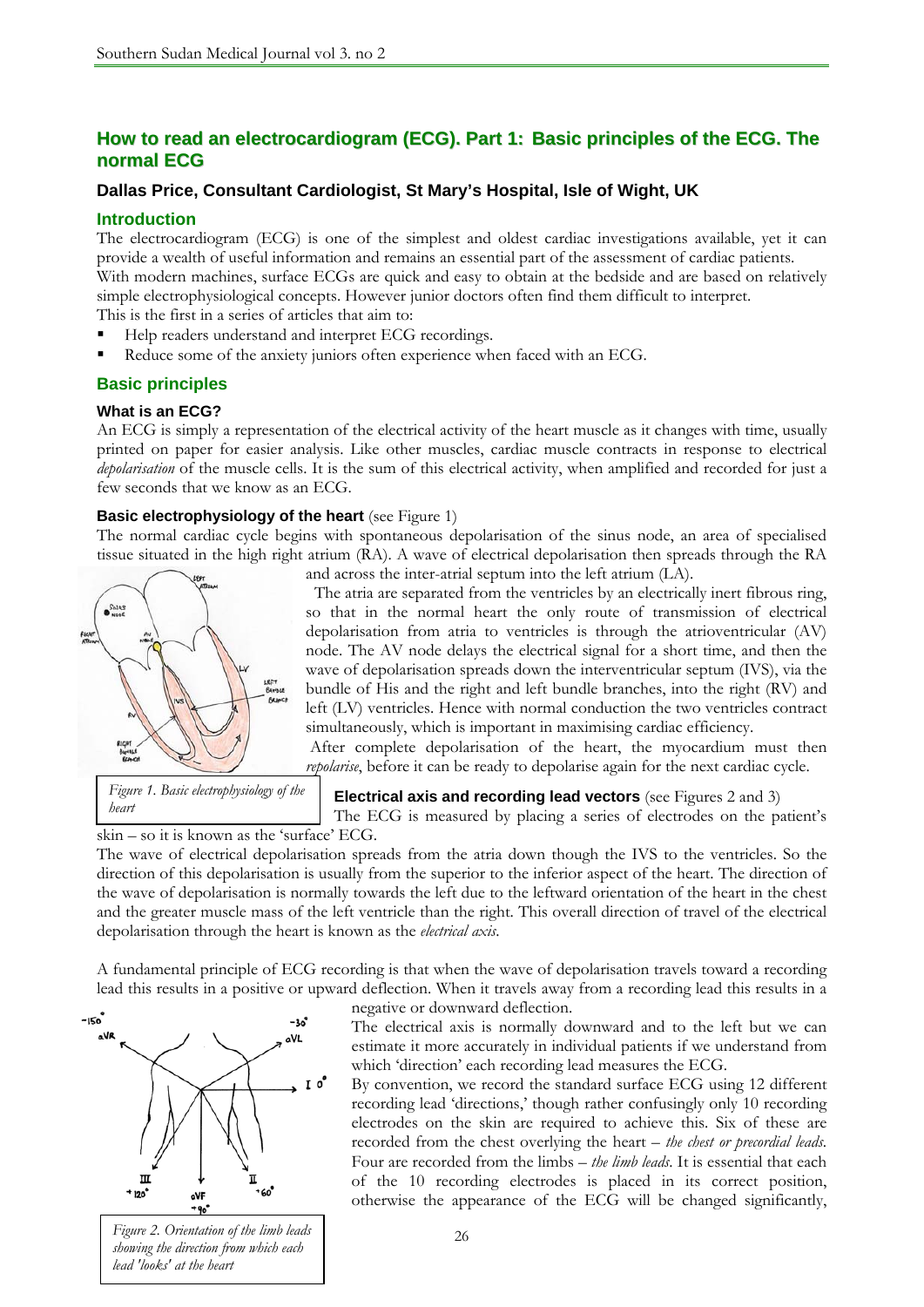preventing correct interpretation.

The limb leads record the ECG in the coronal plane, and so can be used to determine the electrical axis (which is usually measured only in the coronal plane). The limb leads are called leads I, II, III, AVR, AVL and AVF. Figure 2 shows the relative directions from which they 'look' at the heart. A horizontal line through the heart and directed to the left (exactly in the direction of lead I) is conventionally labelled as the reference point of 0 degrees (0o). The directions from which other leads 'look' at the heart are described in terms of the angle in degrees from this baseline.

The electrical axis of depolarisation is also expressed in degrees and is normally in the range from  $-30^{\circ}$  to + 900. A detailed explanation of how to determine the axis is beyond the scope of this article but the principles mentioned here should help readers to understand the concepts involved.

The chest leads record the ECG in the transverse or horizontal plane, and are called V1, V2, V3, V4, V5 and V6 (see Figure 3).



*Figure 3. Transverse section of the chest showing the orientation of the six chest leads in relation to* 

#### **Voltage and timing intervals**

It is conventional to record the ECG using standard measures for amplitude of the electrical signal and for the speed at which the paper moves during the recording. This allows:

- Easy appreciation of heart rates and cardiac intervals and
- Meaningful comparison to be made between ECGs recorded on different occasions or by different ECG machines.

The amplitude, or voltage, of the recorded electrical signal is expressed on an ECG in the vertical dimension and is measured in millivolts (mV). On standard ECG paper 1mV is represented by a deflection of 10 mm. An increase in the amount of muscle mass, such as with left ventricular hypertrophy (LVH), usually results in a larger electrical depolarisation signal, and so a larger amplitude of vertical deflection on the ECG.

 An essential feature of the ECG is that the electrical activity of the heart is shown as it varies with time. In other words we can think of the ECG as a graph, plotting electrical activity on the vertical axis against time on the horizontal axis. Standard ECG paper moves at 25 mm per second during real-time recording. This means that when looking at the printed ECG a distance of 25 mm along the horizontal axis represents 1 second in time.

 ECG paper is marked with a grid of small and large squares. Each small square represents 40 milliseconds (ms) in time along the horizontal axis and each larger square contains 5 small squares, thus representing 200 ms. Standard paper speeds and square markings allow easy measurement of cardiac timing intervals. This enables calculation of heart rates and identification of abnormal electrical conduction within the heart (see Figure 4).



*Figure 4. Sample of standard ECG paper showing the scale of voltage, measured on the vertical axis, against time on the horizontal axis* 

### **The normal ECG**

It will be clear from above that the first structure to be depolarised during normal sinus rhythm is the right atrium, closely followed by the left atrium. So the first electrical signal on a normal ECG originates from the atria and is known as the **P wave**. Although there is usually only one P wave in most leads of an ECG, the P wave is in fact the sum of the electrical signals from the two atria, which are usually superimposed.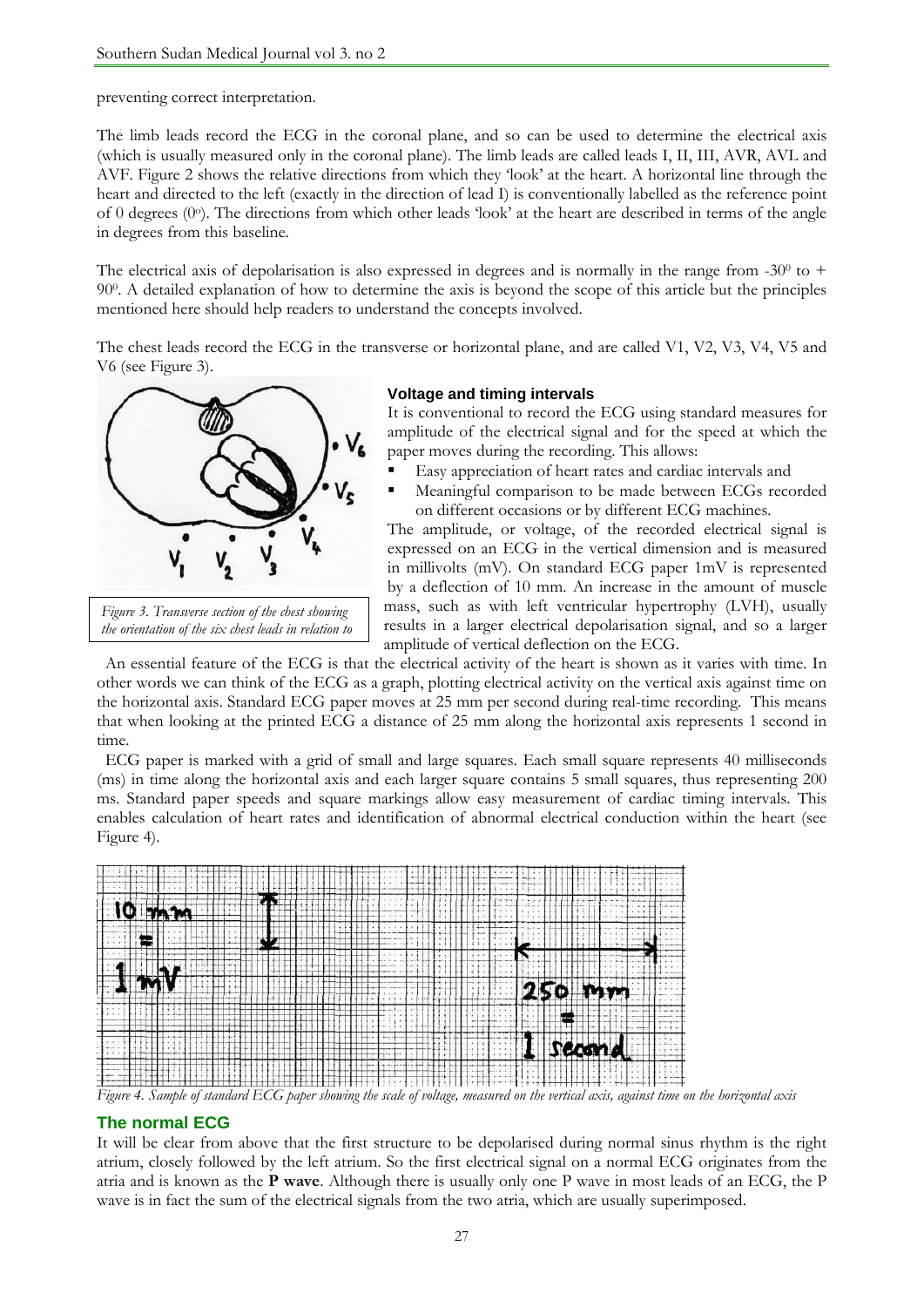There is then a short, physiological delay as the atrioventricular (AV) node slows the electrical depolarisation before it proceeds to the ventricles. This delay is responsible for the PR interval, a short period where no electrical activity is seen on the ECG, represented by a straight horizontal or 'isoelectric' line.

Depolarisation of the ventricles results in usually the largest part of the ECG signal (because of the greater muscle mass in the ventricles) and this is known as the **QRS complex**.

- The Q wave is the first initial downward or 'negative' deflection.
- The R wave is then the next upward deflection (provided it crosses the isoelectric line and becomes 'positive').
- The S wave is then the next deflection downwards, provided it crosses the isoelectric line to become briefly negative before returning to the isoelectric baseline.

In the case of the ventricles, there is also an electrical signal reflecting repolarisation of the myocardium. This is shown as the **ST segment** and the **T wave**. The ST segment is normally isoelectric, and the T wave in most leads is an upright deflection of variable amplitude and duration (see Figures 5 and 6).



*normal ECG pattern* 

**Normal intervals** 

The recording of an ECG on standard paper allows the time taken for the various phases of electrical depolarisation to be measured, usually in milliseconds. There is a recognised normal range for such 'intervals':

 **PR interval** (measured from the beginning of the P wave to the first deflection of the QRS complex). Normal range  $120 - 200$  ms  $(3 - 5)$  small squares on ECG paper).

 **QRS duration** (measured from first deflection of QRS complex to end of QRS complex at isoelectric line). Normal range up to 120 ms (3 small squares on ECG paper).

**QT interval** (measured from first deflection of QRS complex to

end of T wave at isoelectric line). Normal range up to 440 ms (though varies with heart rate and may be slightly longer in females).



*Figure 6. Example of a normal 12 lead ECG; notice the downward deflection of all signals recorded from lead aVR. This is normal, as the electrical axis is directly away from that lead* 

#### **Heart rate estimation from the ECG**

Standard ECG paper allows an approximate estimation of the heart rate (HR) from an ECG recording. Each second of time is represented by 250 mm (5 large squares) along the horizontal axis. So if the number of large squares between each QRS complex is:

- 5 the HR is 60 beats per minute.
- 3 the HR is 100 per minute.
- 2 the HR is 150 per minute.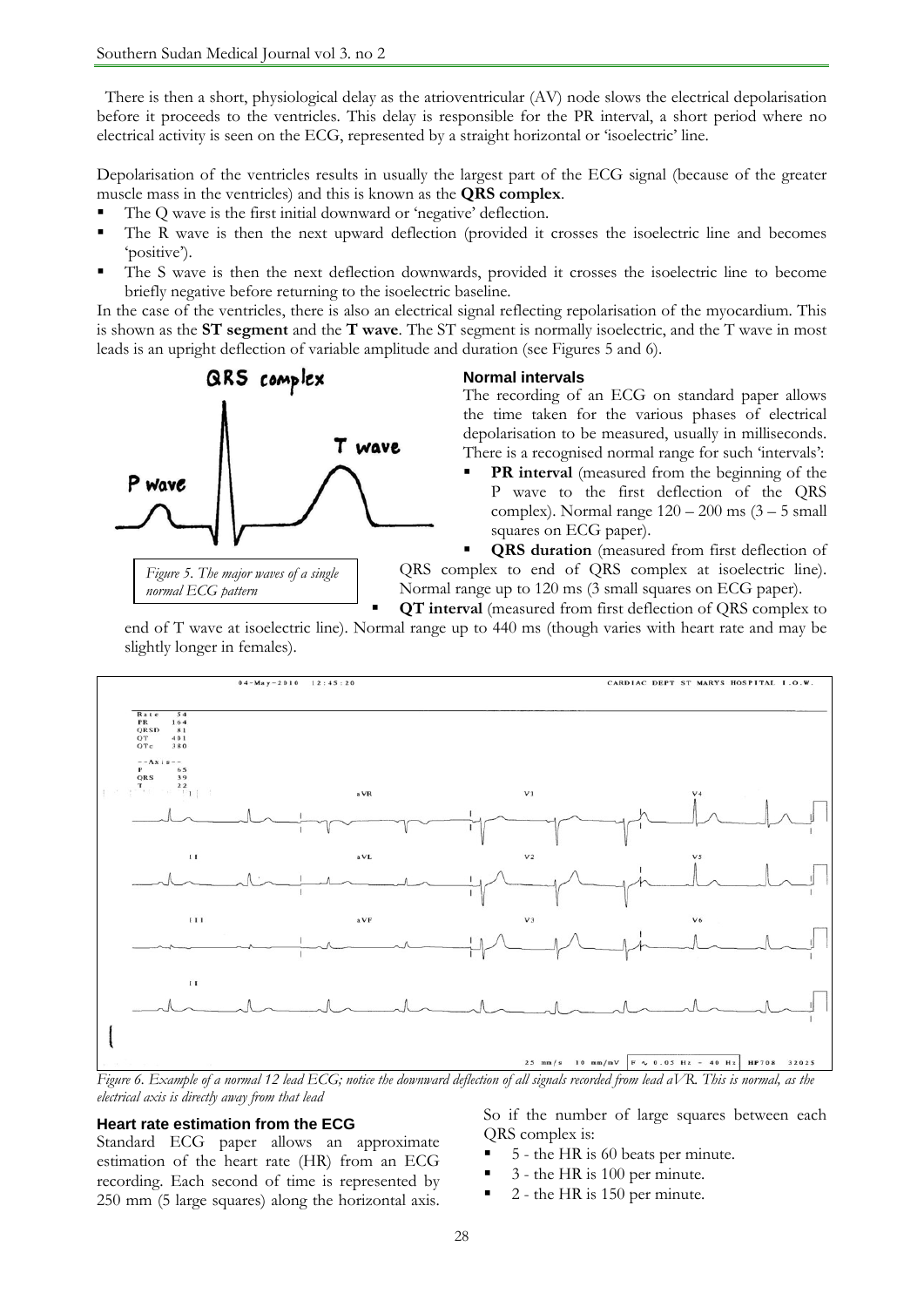## **Evidence-based medicine - searching the medical literature. Part 2**

## **Anne Lancey, Education Centre, St Mary's Hospital, Isle of Wight, UK.** Anne.Lancey@iow.nhs.uk

In the last issue I covered the use of PubMed to retrieve *primary sources* of evidence (individual research studies). However, if you need quick or more definite answers to your clinical questions you may prefer to start with *secondary sources* - where individual studies have already undergone analysis and have often been compared with others to provide a summarised, more definitive conclusion. In Figure 1 this is referred to as *'filtered information'*, although of course individual studies published in journals will often have been peer reviewed before publication, so have undergone a basic level of filtering.

As explained by Dr Hakim in the editorial of Southern Sudan Medical Journal 3(1) there is an agreed hierarchy of 'levels of evidence', those nearer the top in Figure 1 are likely to provide the most reliable evidence - and it is these that we will concentrate on here.



*Figure 1. Hierarchy of levels of evidence (Source: www.ebmpyramid.org/samples/complicated.html)* 

## **The Cochrane Database of Systematic Reviews (CDSR)**

CDSR is one of several databases within The Cochrane Library, found at www.thecochranelibrary.com. The Full Text version is available to those eligible through HINARI<sup>1</sup> or ISAP<sup>2</sup>. Alternatively everyone can access free Summaries via www2.cochrane.org/reviews/ but searching on this view is not as successful. The Cochrane Reviews are only available via the websites above, they are not published anywhere in print, so if you come across a reference to one (e.g. from PubMed), you will have to search here for the full text.

The Cochrane Reviews aim to:

- investigate the effects of interventions on prevention, treatment and rehabilitation or
- assess the accuracy of diagnostic tests for particular conditions and for specific patient groups.

Although the Cochrane Collaboration is based in York, UK, the researchers are truly international and aim for global coverage and inclusion of issues relevant to all countries and contexts. As the CDSR title indicates, reviews in this database adhere to a strict and rigorous 'protocol' set out for how the research articles are found, reviewed (critiqued/appraised) and the results calculated. This means all are done by the same *systematic* method to remove bias and ensure the quality of reviewing is maintained. This is not necessarily the case with reviews from other organisations or authors.

About 4,000 Cochrane Reviews are completed and another 2,000 are in progress (labelled 'Protocols') – but progress can be slow as most reviewers are volunteers. Therefore it is best to ignore or filter out the Protocols (marked with light blue) when searching.

The other limitation on finding a Cochrane Review is that they only review *controlled trials* - so any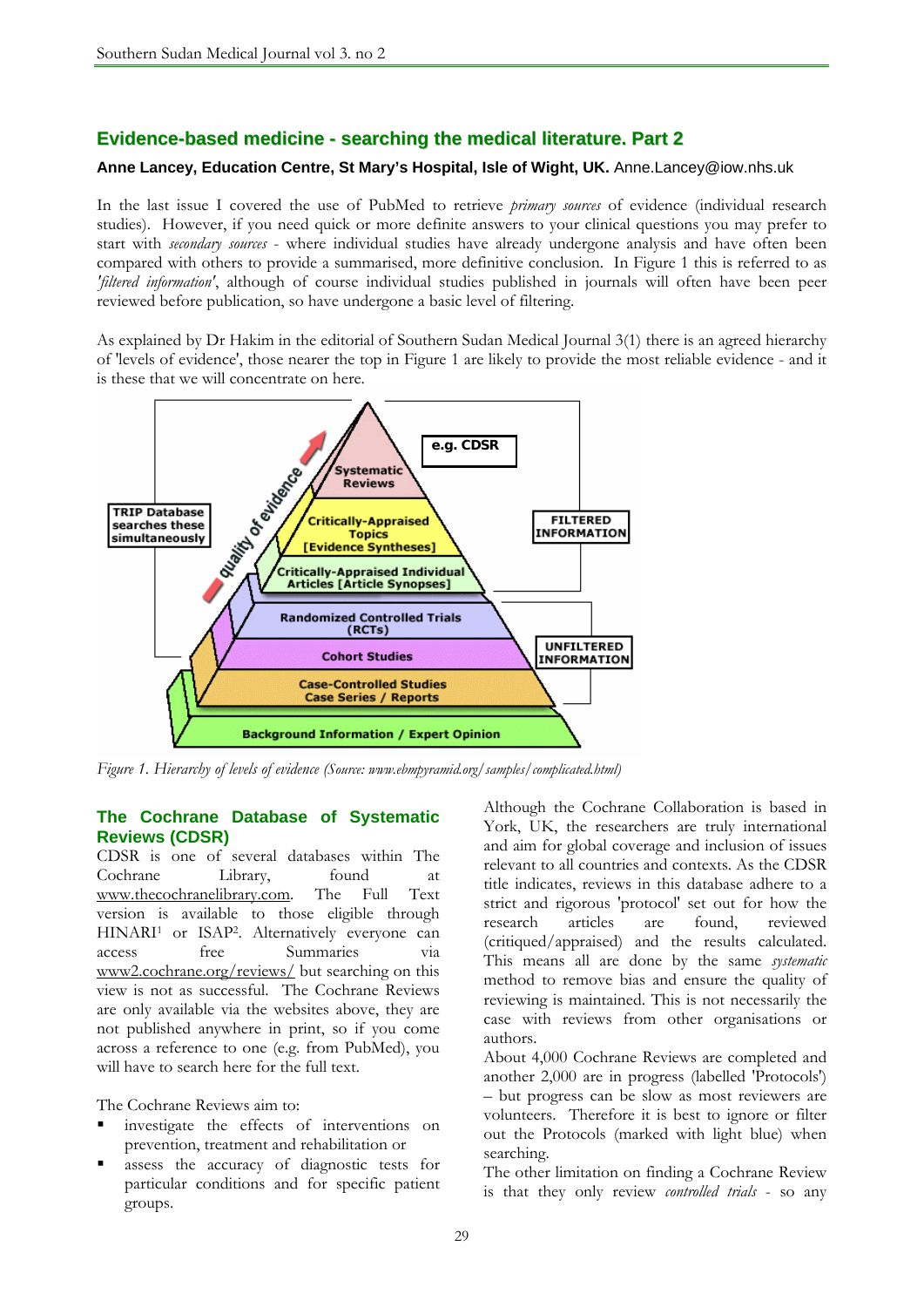subject where this is not a suitable methodology is not included. To see a list of subjects covered browse by topic/Cochrane Group. [If you are in the Full Text version the topics should be listed on the left-hand side of the screen, if looking at the free Summaries click By Topic, then for subtopics click here].

Instead of searching through the topics you can enter a key word in the search box. This is the best way to search on the Full Text version. But it is not so useful on the free Summaries website where you get many repeat hits. If you use a phrase enter it within quotation marks e.g. "breast feeding". This is good practice in all website searches to avoid the two words being found independently of each other. If you put in more than one word the results will be Reviews with both words included somewhere, but in any keyword search there will be quite a few false hits. However it is usually easy to skim down the results titles quickly to pick out relevant ones.

*Note:* if you are using the Full Text version of CDSR make sure that you have some hits beside the Cochrane Reviews heading in the top panel of the screen. If there have been no hits the results listed will be from one of the other databases, and not be Cochrane Reviews.

Results will be listed in 'best match' order, but there are options to change to 'date' or 'alphabetical' order at the top of the list on the right-hand side. Changing to Date order will display the most recent first. However it is important to check the dates of each Review very carefully as they give two dates - one when that version was published online, and one when the content was last reviewed as being up-to-date, and these may be very different. Some Reviews will indicate that they have been withdrawn, although still showing on your hitlist.

Whether in the Summaries or the Full Text version, click on the Review's title to see the abstract. This gives:

- The type of review (e.g. Intervention) title.
- Authors and their contacts.
- The Cochrane Group it is part of.
- Date of publication.
- Date of currency review.

The citation is also written out. Copy this exactly when referencing the Review in any context numbers and all!

Moving down the abstract you will note that the 'method' section explains how the literature search was done (search strategy) and the criteria by which papers were included in the Review. It is vital for a rigorous systematic review that all published and unpublished studies are included, so database searches and hand searches of journals will have been done, plus following up contacts. Each individual research paper will then have been critically appraised for the quality of study design and how it was carried out, against the agreed Cochrane set protocols.

The 'results' section will give an overview of how many of the trials met the strict inclusion criteria (others having been rejected), and the outcome of *meta-analysis* of the data. A meta-analysis is a way of combining data from more than one trial to calculate a statistic of net overall benefit of the treatment or intervention<sup>3</sup>

The 'conclusion' is then stated giving a balanced and impartial summary of effectiveness based on all existing research. Sometimes insufficient data will have been found to come to a conclusion. So there is usually a further conclusion that more research is needed.

Using the Full Text view there is a clickable index of the contents of the paper on the left-hand panel, or the option to show the Review in pdf. As mentioned above, the 'method' section is about the literature review and the 'results' section gives details of why each paper was included or rejected.

*Beware:* many of the Reviews are more than 20 pages long, plus additional tables and charts. So do not press the print button before thinking!

To print just the sections you need (e.g. abstract, background, discussion, conclusions, references) either:

- Choose the pages from the pdf version or
- Highlight sections with your mouse and use file/print/selection (as with printing from any website).

Note that the references listed first are those of studies *included* followed by those rejected.

More detailed 'advanced' searching, saving searches etc. is possible on the Full Text view (see the top right-hand corner), but usually the simple searching with keywords or by topic is sufficient.

## **Other sources of secondary evidence**

There are many other sources of summarised and reviewed literature. All aim to give quick and easy answers to common clinical questions from a single search site. As indicated in Figure 1 some of these (such as TRIP) include references to secondary evidence such as the Cochrane Reviews together with primary studies and other literature. There are usually filters on the screen to choose which type of information you require. Simple keyword searching is all you need - but remember those "quotation